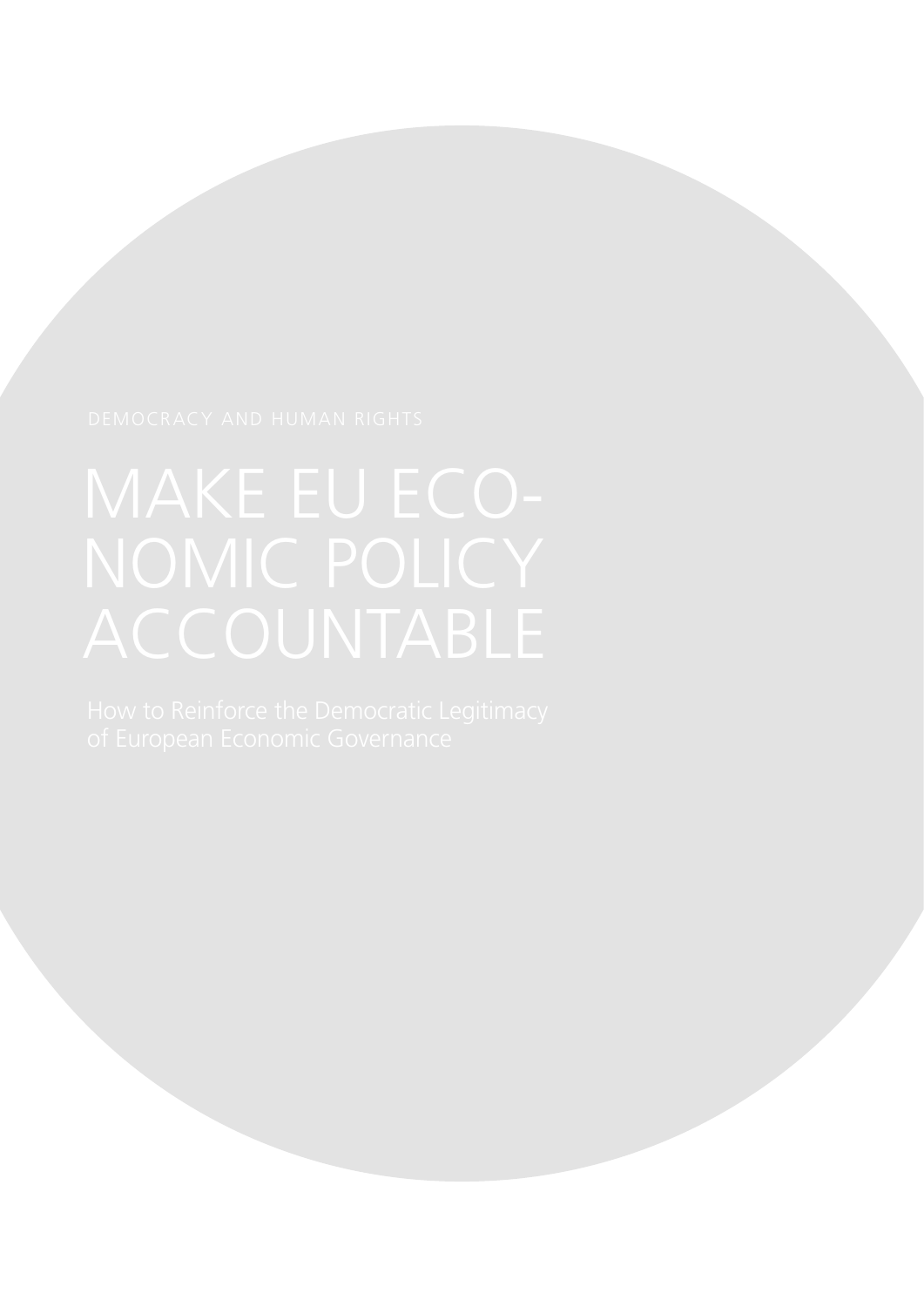#### **1 INTRODUCTION**

The Economic and Monetary Union (EMU) is the policy area of the European Union (EU) that underwent the most profound changes since the Lisbon Treaty entered into force in 2009. The EU reacted to the global financial crisis and subsequent sovereign debt crisis with extensive crisis packages and an imposition of austerity measures on member states requesting financial support. When the sovereign debt crisis, amplified by strict austerity, turned into a long-lasting economic crisis in the euro area, limited economic stimulus packages were added to the crisis response measures. In reaction to the current economic recession caused by the COVID-19 pandemic, the Council adopted among other measures the »European instrument for temporary support to mitigate unemployment risks in an emergency (SURE)« (Council of the European Union 2020). It is of highly symbolic value, as it adds a clear social policy dimension to the rescue package. The initial crisis response measures were followed by the European Commission's (2020a) proposal for an economic recovery plan of unprecedented scale, comprising an adjustment of spending priorities under the next multi-annual financial framework (1,100 billion euro) and a new temporary recovery instrument »Next Generation EU« (750 billion euro).

In parallel to emergency measures to contain the crises in the euro area over the last decade, fundamental reforms have been undertaken to fix errors made during the construction of the EMU. The so-called »Six Pack« and »Two Pack« reformed the Stability and Growth Pact to reform the excessive deficit procedure. The European Semester restructured economic governance in the euro area and should, together with the Treaty on Stability, Coordination and Governance in the Economic and Monetary Union (Fiscal Treaty), ensure a sound fiscal policy on the national level. The Banking Union, comprising banking supervision, a single resolution mechanism, and a deposit guarantee scheme, shall prevent future financial crises in the euro area, while the European Stability Mechanism (ESM) shall step in on the occasion of future sovereign debt crises (Klein/Plottka/Tittel 2018: 151–152). The »European Pillar of Social Rights« (EPSR) was adopted to strengthen the EU's social dimensions (Hacker 2018) and the »Social Scoreboard«, based on the EPSR, feeds into the European Semester to also monitor member states' social performance (European Commission 2020b).

Looking at European economic governance or policy in a broader sense, which includes all EU-level economic policy instruments, shows that it has evolved into a rather complex structure based on EU secondary and primary law as well as international agreements outside the EU Treaties and national legislation. Differentiated integration in the EMU is not a simple divide between euro area member states and non-members. Instead the applicability of governance mechanisms has evolved into rather sophisticated patterns, due to formal and informal differentiation within EU law and the newly signed treaties outside EU law. European economic governance involves EU institutions, newly created institutions such as the ESM or the Euro Summit, international institutions like the International Monetary Fund (IMF), and national institutions for implementation. The procedures and competences of the various institutions involved differ depending on the specific area. However, the general trend is obvious: while the European Commission was assigned new competences and powers, the European and national parliaments were sidelined. The recently proposed economic recovery plan will most likely further accelerate this trend.

Even the European Commission considers the governance overly complex. It has launched an economic governance review to increase its effectiveness and transparency (European Commission 2020c) and committed itself to strengthening the European Parliament's role in European economic governance (European Commission 2019: 15). While increasing its transparency is key to reinforcing its democratic legitimacy, the reform debate needs to be more fundamental. As the financial volume of the new »Next Generation EU« instrument will be of unprecedented size and as it will mostly assign grants instead of loans, the questions of democratic legitimacy and accountability of European economic policy are more urgent than ever before.

This paper explores reform approaches to overcoming the democratic deficit in European economic policy. The discussion is structured along the concepts of input, output, and throughput legitimacy. It concludes that reforms that do not address the overall structure of European economic policy need to focus on reinforcing input and throughput legitimacy by:

- better clarifying responsibilities for European economic governance;
- making European economic governance more transparent;
- eliminating overly complex institutional structures.

Addressing these issues is in line with strengthening European democracy by making European elections more meaningful and giving voters a decisive choice in European elections (Müller forthcoming). Based on the analysis, the paper proposes concrete recommendations to reinforce the democratic legitimacy of economic governance in the euro area from the short, medium and long-term perspective. It does not provide recommendations for making European economic governance more effective.

#### **2 REFORM NEEDS**

Traditionally, output legitimacy was considered sufficient to legitimise European integration, most notably the Common Market. Against the backdrop of the reforms in European economic governance during the last decade, the authors consider this argument as refuted and claim an additional need for legitimacy (Majone 2014). Therefore, this chapter assesses the European economic governance's ability to generate input and throughput legitimacy after having discussed its potential for output legitimacy.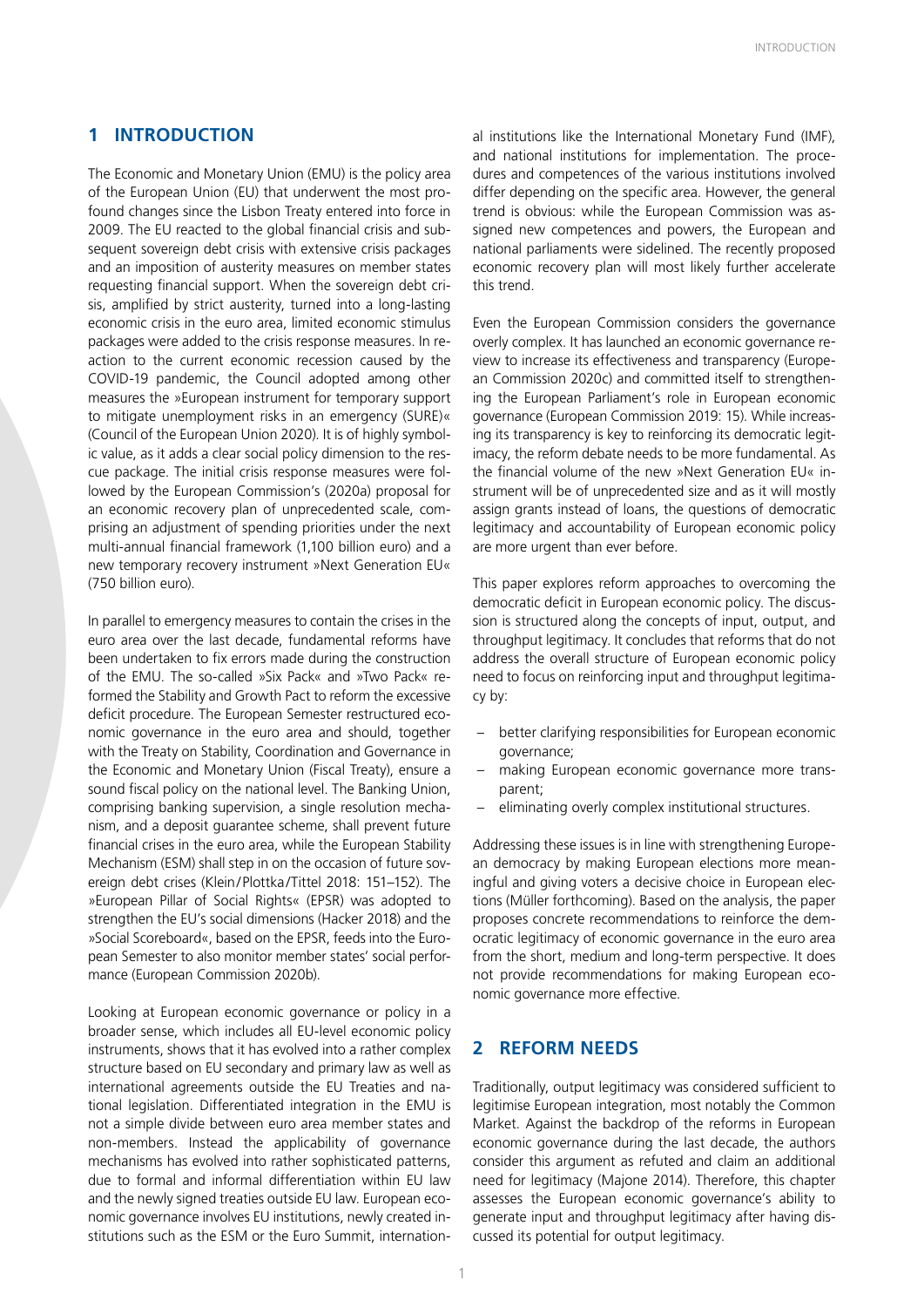Output legitimacy is generated by effective governance for the people contributing to everyone's welfare (Scharpf 1999), while input legitimacy refers to government by the people. It is generated when citizens' demands are turned into policies and politicians are responsive to voters (Scharpf 2005). Throughput legitimacy (Schmidt 2013) focuses on the procedural character of legitimacy and measures the quality of decision-making processes according to four criteria: accountability, transparency, inclusiveness, and openness (Schmidt/Wood 2019: 730).

#### OUTPUT LEGITIMACY IN THE ECONOMIC AND MONETARY UNION

The regulatory state argument was used to justify why the European Union does not require input legitimacy (Majone 1999). Policy areas allowing pareto-optimal solutions should not be subject to majoritarian politics but governed by independent institutions. Under the strict condition of not dealing with redistributive policies, they focus on creating output legitimacy.

Ultimately, during the crises in the euro area, *European economic governance crossed the Rubicon* and Majone concluded that the »democratic deficit of the EU would turn into a democratic default« (2014: 1221). The Franco-German proposal for a recovery plan to tackle the current recession (German Federal Government 2020) and the European Commission's proposal for the »Recovery and Resilience Facility« (European Commission 2020e) would go one step further. It assigns the EU-level institutions with instruments of considerable redistributive effects.

A second argument for why output legitimacy should have sufficed for European governance refers to citizens' limited interest in policy areas covered by the EU. Its competences are restricted to areas of limited public interest (Moravcsik 2002: 606). The end of the permissive consensus and a general trend of the politicisation of EU-level politics (Zürn 2019) undermine the argument. Furthermore, there is widespread agreement in the scholarly literature that *the crises in the euro area boosted the politicisation of EU policy* (Kriesi/Grande 2016).

In addition to European economic governance's increasing need for input legitimacy, as output legitimacy does not suffice to legitimise redistributive politics, there are *serious doubts concerning the EU's ability to generate output legitimacy in the area of EMU*. The euro area lacks a homogeneous economic development because cohesion policy failed to provide cohesion. Not being an optimum currency area (Mundell 1961) and undergoing different business cycles in each member state, European monetary and still limited macroeconomic policy are »one size fits none« policies. They remain insufficient to provide output legitimacy in all its member states. Therefore, enabling the EU to generate output legitimacy through economic policy would require more fundamental reforms of the EMU.

#### INPUT LEGITIMACY IN THE ECONOMIC AND MONETARY UNION

Input legitimacy requires a transmission of citizens' inputs into political decisions (Scharpf 1999: 16). On the EU level, making European elections more decisive by empowering the European Parliament in European economic governance, is a direct way to generate input legitimacy. The alternative option of strengthening the role of governments in European economic policy is necessary only if a polarisation of political debates takes place between countries. Empirical findings, however, disagree on whether polarisation takes places across national borders (Statham/Trenz 2012) or between countries (Leupold 2016). This section assesses whether European economic governance provides EU citizens with a direct say either through European or national elections and concludes:

- Citizens have a direct say on defining priorities on the spending side of the EU budget.
- The European Parliament lacks influence on the income side and the size of the EU budget is far too small to generate input legitimacy.
- The governance structure of the proposed »Recovery and Resilience Facility« would reduce the democratic legitimacy of EU-level spending.
- The European Semester sidelines the European Parliament as well as national parliaments and empowers the executives on the EU and national level.
- The ESM crisis management structures empower the executives, sideline parliaments, and lack a clear definition of competence during supervisory missions in recipient states.
- The high degree of substantial regulatory content in EU primary law and related treaties further accelerates the lack of input legitimacy.

The *spending side of the EU budget* is the policy area within European economic policy where the European Parliament has the strongest say. Together with the Council, the European Parliament forms the common budgetary authority for the annual budget (art. 314 TFEU) and has a veto concerning the multiannual financial framework (MFF, art. 312 TFEU). By threatening to use its veto, the European Parliament also gained influence over the priorities defined within the MFF, despite lacking the power to make formal amendments. The budgetary procedures allow the European Parliament to transform European election results into spending priorities to generate input legitimacy. Therefore, the proposal to manage the largest share of the recovery plan for Europe through the MFF is the democratically most legitimate response to the crisis.

However, there are other aspects that limit the influence of the European Parliament on the EU budgetary policy. Most importantly, the Parliament lacks influence *over the income side of the EU budget*. It is only consulted on the decision about the EU's own resources (art. 311 TFEU). A second limitation is the size of *the EU budget, which is far too small* to be used for effective economic govern-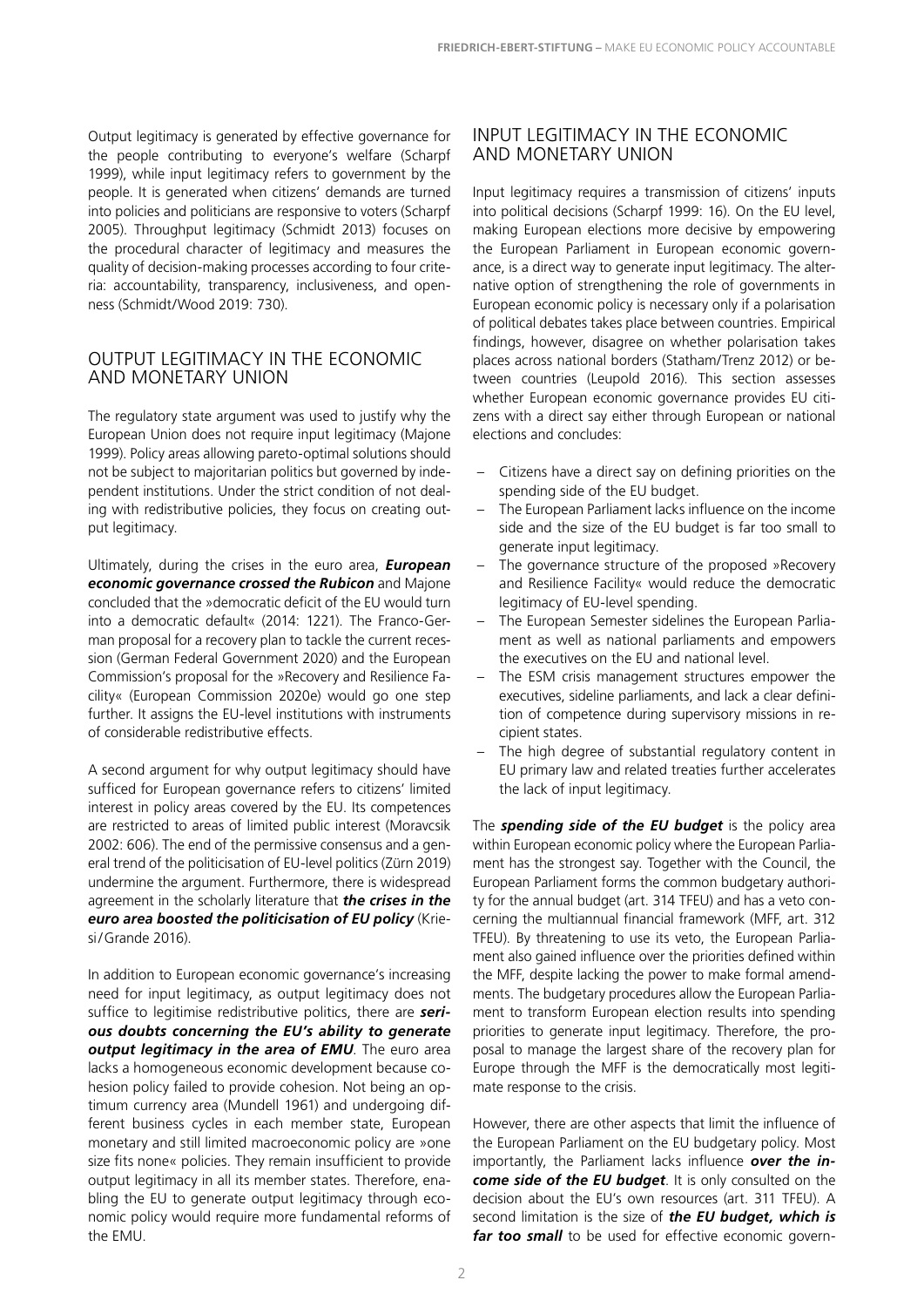ance. Either a much larger EU budget or closer coordination between EU and national budgets' spending priorities (Fasone 2018) would be required for effective policy.

The proposed »Recovery and Resilience Facility« (RRF) within the »Next Generation EU« instrument would address this deficiency by giving the EU more leverage in economic governance (European Commission 2020c). However, the *RRF's proposed governance structure falls short of being democratic*. It establishes a new facility governed by the Commission in cooperation with the member states, even though the new MFF proposes integrating another previously strict intergovernmental instrument, the »European Development Fund« (EDF), into the European Parliament's budgetary authority.**<sup>1</sup>** The RRF would allow the Commission to give 560 billion euro in grants and loans to member states, after having negotiated »Recovery and Resilience Plans« on a bilateral basis, while the European Parliament has no influence over the procedure (Guttenberg/Nguyen 2020: 2). The proposed RRF would thus be another example of »enhanced policy coordination« (Rasmussen 2018: 345) that underpins the Commission's authority as a technocratic supervisor of national economic policies.

The prime example of »enhanced policy coordination« is the European Semester, which provides the European Commission with the authority to review national economic, fiscal, and social policies. *The European and national parliaments are sidelined in the European Semester* as they do not have any decision-making powers during the process. The former adopts an opinion on the employment guidelines and debates the annual growth survey in plenary, which can include the adoption of an own-initiative resolution. As both documents are just consultative the Parliament's influence is limited.

The *European Semester empowers the executives visà-vis parliaments*. In addition to its strong supervisory authority, the Commission drafts the annual growth survey, the recommendations for the euro area, and the country-specific recommendations. For the former two, the Council adopts conclusions and the European Council provides policy orientations. The country-specific recommendations are endorsed by the European Council before they are formally adopted by the Council. National parliaments do not even adopt the national reform programmes, which serve as a basis for the Commission's country-specific recommendations.

These *deficits are also to be found in the EU's crisis management structures*. While emergency measures adopted under time constraints during the sovereign debt crisis might explain this »ad hoc technocratisation« (Enderlein 2013) in the past, the governance of the ESM as the EU's permanent rescue fund is of more concern. The ESM governance structure combines the strong supervisory powers of the Troika (Commission, European Central Bank, and IMF), decision-making by the board of governors, comprising the finance ministers of all ESM shareholders, and the exclusion of parliaments. The deficits are further accelerated as the ESM Treaty lacks a clear definition of the Troika's competences. Therefore, it is open to a rather wide interpretation, allowing for a considerable limitation of national parliaments' competences during the supervision of national governments by the Troika (Wiesner 2017: 57, 59).

The *high degree of substantial regulatory content in EU primary law and related treaties further accelerates the lack of input legitimacy* in European economic governance. Since the Treaties of Rome, EU primary law contained a provision on the abolition of trade barriers and on competition policy (Scharpf 2008: 54). Based on this liberal bias of the EU Treaties, it was easier for the Commission and the European Court of Justice to promote deregulation (Weiler 1994) than for EU legislators to adopt regulatory measures (Höpner/Schäfer 2010). The same principle applies to fiscal policy: art. 126 of the Treaty on the Functioning of the European Union (TFEU) and the Fiscal Treaty strictly limit the member states' ability to borrow, excluding certain policy options from the political agenda. These restrictions limit substantially the ability of the European Parliament and national parliaments to respond to voters' demands.

As the discussion of EU-level instruments necessary for effective macroeconomic policy are outside the scope of this paper, the recommendations concentrate on strengthening input legitimacy within the existing governance structure of the EMU. Giving the European Parliament decisive power is necessary to represent transnational citizens' demands and to mediate intergovernmental conflicts, thus making economic governance more effective.

#### THROUGHPUT LEGITIMACY IN THE ECONOMIC AND MONETARY UNION

In addition to input and output legitimacy, the concept of throughput legitimacy (Schmidt 2013) focuses on the procedural character of legitimacy and measures the quality of decision-making processes according to four criteria: accountability, transparency, inclusiveness, and openness (Schmidt/ Wood 2019: 730). Based on these criteria, this section assesses the quality of the decision-making procedures in European economic governance. It finds a democratic deficit in European economic policy due to the following deficiencies:

- The Commission is not really accountable for its spending decisions under the proposed new RRF.
- National governments' accountability for the decision about the EU's own resources is rather limited and indirect through national elections.
- Responsibility for decisions in the European Semester is blurred between the Commission and the Councils, due to the overly complex structure of the process.
- Holding the Commission accountable for its economic policy is to a limited degree possible, due to its overall responsibility to the Parliament under art. 17 (8) TEU.

**<sup>1</sup>** It shall be integrated in the new »Neighbourhood, Development and International Cooperation Instrument« (European Commission 2018).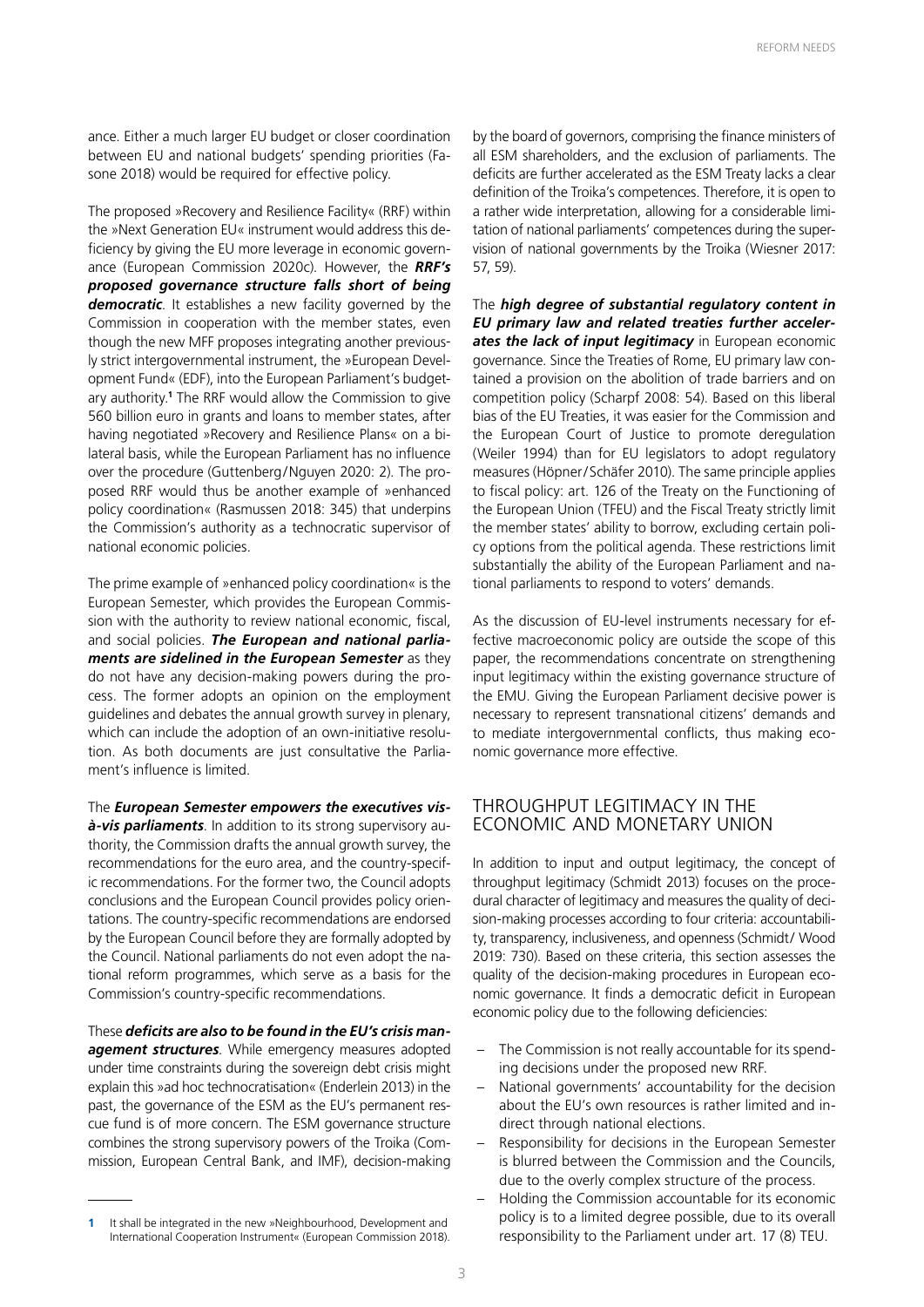- The Parliament can neither hold the Councils nor national governments accountable for their EU-level economic policies.
- Despite the European Parliament's considerable efforts to gather information on European economic governance, these instruments do little to create public transparency.
- The informal nature of the Eurogroup and the fact that the ESM Treaty and the Fiscal Treaty are international agreements outside EU law considerably limit the transparency of European economic governance.
- Despite the macroeconomic dialogue, European economic governance completely lacks the EU-level involvement of civil society and other stakeholders.

Already in 2012, the report »Towards a Genuine Economic and Monetary Union« (van Rompuy 2012: 16) called for clear democratic *accountability* in European economic governance. However, it has not been established since then. While *the European Parliament is accountable to EU citizens for setting spending priorities in the EU budget and in the MFF, it can neither hold the Commission accountable for decisions under the proposed RRF nor national governments for their decision about the EU's own resources*. To also establish accountability on the income side of the EU budget, the EU has to be financed by its own tax revenues on which the European Parliament and the Council decide. As long as the decision about their own resources is taken by national governments, the negotiations will follow the logic of the »net contributor debate« instead of setting the necessary priorities, as the current position of the »frugal four« on the recovery plan underlines (Government of the Netherlands 2020).

To better control the actors involved in the European Semester, the European Parliament established the »economic dialogue«, resembling the »monetary dialogue«. It has the right to invite the European Commission, the Presidents of the Council, the European Council and the Eurogroup as well as representatives of the European Central Bank, the IMF and member state governments**<sup>2</sup>** to its Economic and Monetary Affairs Committee (ECON, Chang/Hodson 2019: 352). However, there are no sanctions foreseen to force reluctant guests to face the committee and only the European Commission and the Presidency of the Council are formally obliged to attend committee meetings (Fromage 2018: 286).

Between January 2014 and May 2020, 44 European Commissioners participated in 19 economic dialogues, followed by 19 visits of the chairs of ECOFIN and just 12 visits of the President of the Eurogroup, while the President of the European Council was completely absent (Hagelstam 2019, 2020). The new Commission committed itself to engaging even more often in »a dialogue with the European Parliament« and to discussing economic governance with MEPs

»before each key stage in the European Semester« (European Commission 2019: 15). In addition to the formal obligation to attend (Fromage 2018: 288) and the Commission's willingness to explain its economic policy (Chang/Hodson 2019: 355–356), the *frequent attendances of Commissioners is underpinned by the general accountability of the Commission to the European Parliament* (art. 17 (8) TEU). Repasi concludes that the economic dialogue is a sufficient basis for informing the European Parliament, however, it provides no »foundations for accountability« (Repasi 2016: 45). Most notably, *the informal Eurogroup lacks any accountability to the European Parliament* (Repasi 2016: 47).

Furthermore, the President of the European Council gives a report to the plenary following each European Council meeting, including the two summits dealing with the European Semester every year (art. 15 (6) d TEU). Art. 12 (5) of the Fiscal Treaty foresees a similar duty of the President of the Euro Summit. While the President complies with his duties for formally held meetings, he does not report on informal ones (Fromage 2018: 283–285). Because his reports are not followed by an opportunity to question him, *MEPs' ability to scrutinize the European Council's decisions are limited* (Wessels 2016: 90).

Another instrument for controlling the Commission's and national governments' European economic policy is the annual European Parliamentary Week (Fromage 2018: 288– 290), comprising the European Semester Conference and the Interparliamentary Conference on Stability, Economic Coordination and Governance in the European Union (art. 13 Fiscal Treaty). In 2020, it was attended by a number of Commissioners, the President of ECOFIN, the President of the Eurogroup, a member of the Executive Board of the European Central Bank and the Vice President of the European Investment Bank (European Parliament 2020a). From the parliamentary side, it convened members of 34 parliamentary chambers from 28 countries, including Norway and two candidate countries (European Parliament 2020b). While most of the EU institutions were present, the absence of MPs from two member states and the participation of MPs from three non-member states shows that the European Parliamentary Week is not the format for parliamentary control of European economic governance. *It is questionable whether the European Parliamentary Week offers an opportunity for real dialogue with the other EU institutions*, due to the tight schedule (Fromage 2018: 290).

*In addition to the lack of effective instruments to control the European Commission, the ECOFIN, the Eurogroup, the European Council, and the Euro Summit, the European Parliament's ability to hold the executives accountable for the outcome of the European Semester is further limited.* Responsibility for decisions taken during the procedure is fully blurred between Commission recommendations and supervisions, Council and European Council decisions, and national implementation. This is even more true for the governance of the ESM, which resembles a politically unaccountable authority (Moravcsik 2002;

**<sup>2</sup>** States that do not meet their budgetary objectives are sanctioned under the Stability and Growth Pact or the Macroeconomic Imbalance Procedure.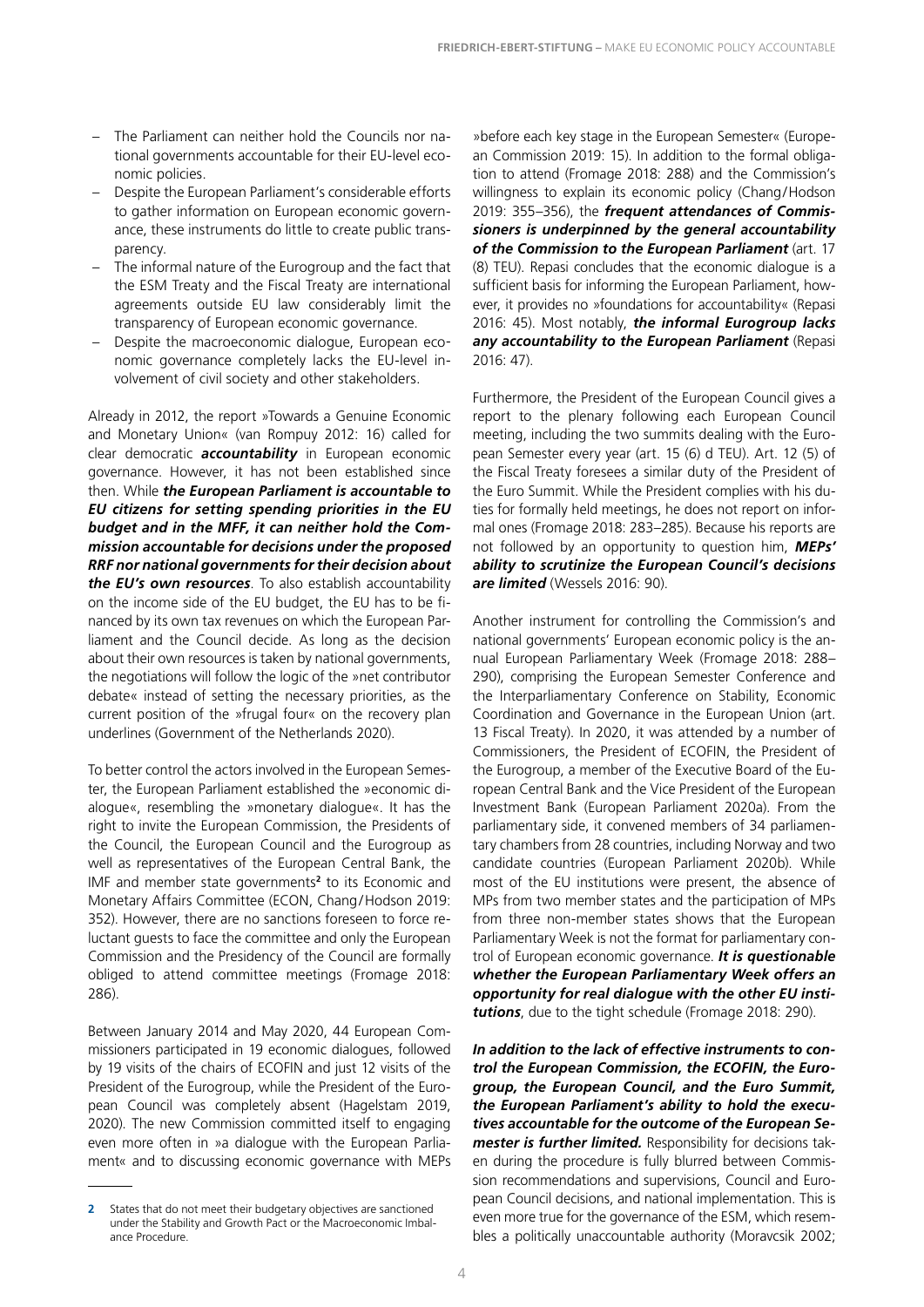Majone 1999) and brings in the ECB and the IMF as additional unaccountable actors. In order to strengthen the democratic legitimacy of European economic governance, it is necessary to establish a system of checks and balances with more effective parliamentary oversight and to separate more clearly EU-level and member state-level responsibilities.

Despite the considerable efforts that were undertaken to make European economic governance transparent and the ongoing review of the European Semester, which aims at further increasing it, a number of deficiencies concerning *transparency* exist in European economic governance. On the positive side, the already discussed economic dialogue, European Parliamentary Week, and the reporting duties of the President of the European Council aim at greater transparency. EU primary law foresees an obligation of the Presidents of the European Commission and the rotating Presidency of the Council to report on the coordination of economic policy (art. 121 (5) TFEU) as well as a duty of the Presidency of the Council to report on sanctions under the excessive-deficit procedure (art. 126 (11) TFEU). The chair of the ECON committee and his/her deputies are also verbally informed by the European Commission on the negotiation and monitoring of macroeconomic adjustment programmes (Art. 7(1)5 and 7(4)3 Regulation (EU) No. 472/2013).

On the negative side, *the European Semester is designed as a technocratic procedure and lacks publicity*, despite some good will to inform the European Parliament. The economic dialogue in the ECON Committee is not sufficient to make the European Semester transparent. Furthermore, *the Eurogroup convenes as an informal body, making it even less transparent than the Council itself* (Wiesner 2017: 54) and the Euro Summit is not even an institution of the European Union (art. 12 Fiscal Treaty). Moreover, the ESM Treaty and the Fiscal Treaty are international treaties, primarily outside the EU. *The new institutions of European economic governance were created as non-majoritarian expert institutions* (Wiesner 2017: 54), which lack public and parliamentary control.

The criteria of *inclusiveness and openness* refer to the access of organised civil society and individual citizens to decision-makers, which is discussed as participative democracy elsewhere (Plottka forthcoming). Although the Commission, which is the prime addressee for organised civil society, is central to European economic governance, *EU-level participative democracy is mainly restricted to legislative procedures*. The intergovernmental institutions refuse to participate. The only exception is the macroeconomic dialogue, which convenes representatives of EU-level umbrella organisations of the social partners, the chairs of ECOFIN and EPSCO, of the ongoing trio-presidency of the Council, the Commissioners dealing with these topics, as well as the President of the European Central Bank and a representative of the central banks of non-euro states. Organised by the Economic Policy Committee, it discusses the general economic outlook and is dedicated to one specific economic topic per meeting (Koll 2020). While the European Parliament is informed about the proceedings, the macroeco-

nomic dialogue neither includes labour unions and business interests from national level, nor does it reflect the plurality of European civil society. Thus, European economic governance scores even lower on these criteria than on accountability and transparency.

#### **3 REFORM RECOMMENDATIONS TO STRENGTHEN DEMOCRATIC LEGITIMACY**

This paper has outlined how reforming European economic governance is necessary in order to reinforce the democratic legitimacy of the EU. The number of deficiencies outlined before can be summarised in three reform approaches that need to be addressed:

- better clarify responsibilities for European economic governance;
- make European economic governance more transparent;
- eliminate overly complex institutional structures.

The best way to achieve these goals is to give the European Parliament and, through European elections, the citizens of the EU more influence on European economic policy. Some of the recommended reform options merely require the willingness of the EU institutions, while a few require either the reform of secondary or primary law. The negotiations on the EU's economic response to the pandemic, Germany's Chancellor Angela Merkel's recent comment on the possibility of treaty reforms as a long-term response to the current crisis (Gutschker 2020) and the Conference on the Future of Europe open a window of opportunity to address these challenges in the coming years. The following reform options should be addressed.

**(1)** *Every European Commission should adopt a fiveyear economic and social strategy (short-term):* In the past, the European Council adopted the long-term economic strategy of the EU (European Commission 2010), which influences the European Semester even beyond its lifetime (Hacker 2018). This limits the ability of the Commission to set its own priorities. Instead, every incoming Commission should lay out its priorities in an economic and social strategy, in addition to its political guidelines. The strategy should set the tone for the Commission's role within the European Semester, enable the European Parliament to hold the Commission accountable throughout its five-year tenure, and give voters more influence on European economic governance. Combining an economic with a social strategy would also help to rebalance the current bias towards restrictive fiscal policy in the European Semester. As the example of the »Green New Deal« of the current Commission shows, the proposal requires only willingness on the part of the Commission to adopt the strategy and stick to the defined priorities in European economic governance. A separate strategic document adopted by each Commission in addition to the political guidelines would give it more visibility.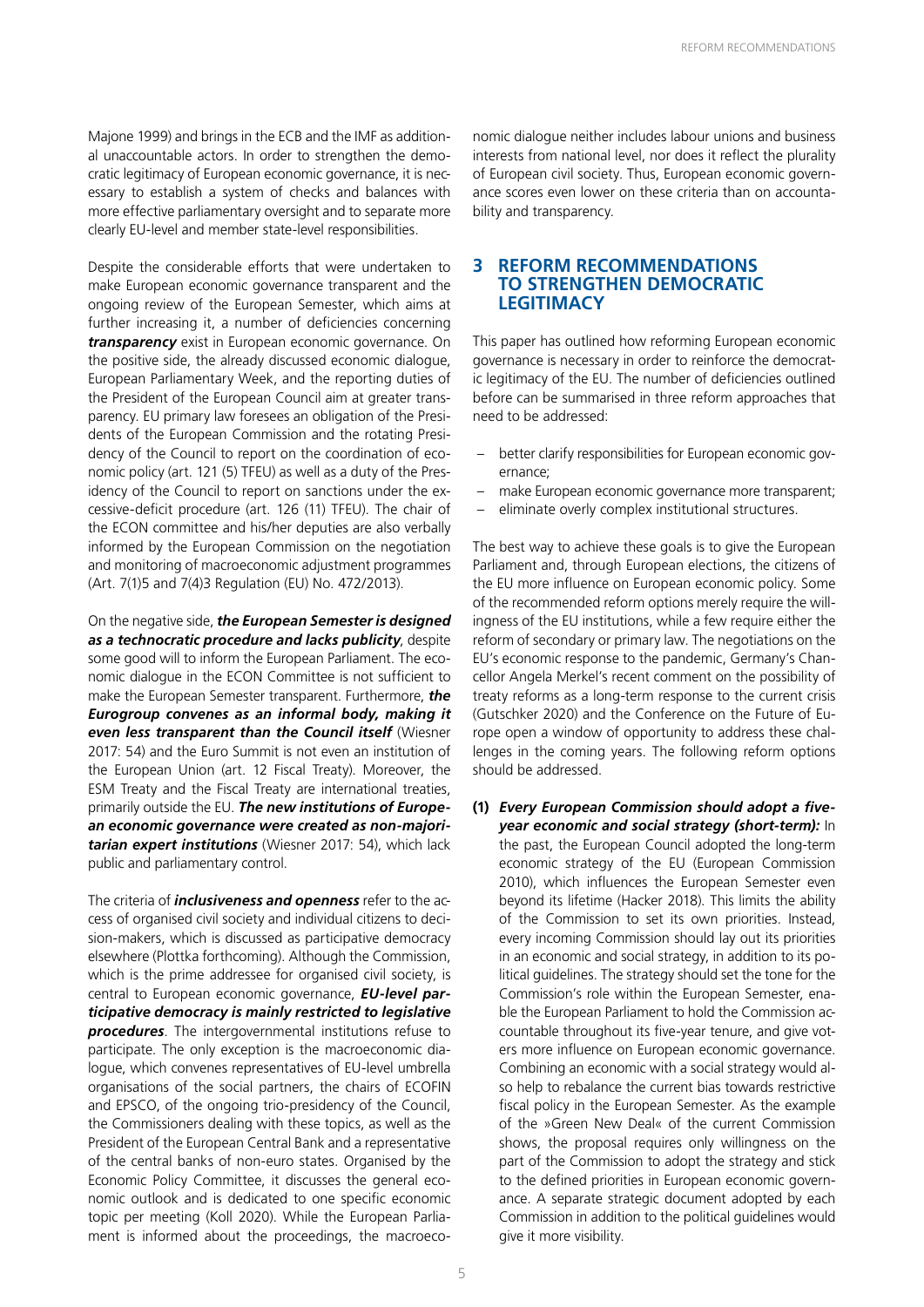- **(2)** *The European Parliament should debate the separate steps of the European Semester more intensively in the plenary (short-term):* The debate about the Commission's Annual Growth Survey, the draft euro area recommendations, and the employment guidelines in the plenary were a step forward. The adoption of own-initiative reports gives the debate more visibility and increases the transparency of the European Semester. Therefore, the European Parliament should also debate the draft country-specific recommendations in plenary and adopt another own-initiative report on the European Semester. It would be an instrument to hold the Commission accountable for its economic policy against the backdrop of its social and economic strategy. It would also give an impulse to the debate in the Council, the adoption of the policy orientation by the European Council as well as the adoption of the country-specific recommendations. As the European Parliament has the right to adopt own-initiative reports, the proposal requires only the willingness of the European Parliament.
- **(3)** *The policy orientation for the European Semester should be adopted by the European Parliament (mid-term):* Complementing the Council deliberations on the policy orientation for the European Semester with an own-initiative report of the European Parliament increases transparency, but does not clarify accountability. The member state governments would still define the guidelines against which they are judged. In order to separate the supervising body from the supervised, it is necessary to exclude the Council from the European Semester. The non-functioning excessive deficit procedure has made the problem of fusing both roles obvious. Clear separation would ensure that accountability »occur[s] at the level at which the decisions are taken« (van Rompuy 2012: 16). Citizens can hold the European Parliament accountable for EU-level decisions and national governments in national elections for member state-level decisions. As an interim measure, both the Council and the European Parliament could adopt the policy orientation under the ordinary legislative procedure. To implement this recommendation, secondary law needs to be reformed.
- **(4)** *National parliaments should be implied in the European Semester (short to mid-term):* The national reform programmes, which outline the objectives, priorities, and concrete plans on how a member state government intends to reach the EU-level policy objectives, should be adopted by national parliaments. The debate on the national reform programmes would increase transparency and give member state citizens the opportunity to hold their governments accountable for proper implementation. This adds another level of critical assessment of the implementation of economic policy. National governments would need to better justify their nation-

al reform programmes. In cases where they achieved considerable progress in the previous years, this would also be an opportunity to present themselves as successful. To implement the recommendation, secondary law needs to be reformed.

- **(5)** *The country-specific recommendations within the European Semester should be adopted by the European Parliament (mid-term):* In order to further clarify the responsibilities for EU-level policy recommendations and member state-level policy implementation, the Council system should be excluded from supervising national policies, as discussed before. The deficiencies of the excessive deficit procedure prove that self-control by governments in the Council does not work. Therefore, country-specific recommendations within the European Semester should be proposed by the Commission and adopted by the European Parliament. The supranational institutions are politically responsible for the recommendations and can be held accountable for them in European elections. The national governments and parliaments are responsible for implementing recommendations and can be held accountable in national elections. The new procedure improves the critical assessment of national policies and simplifies the procedure considerably. To implement the recommendation, secondary law needs to be reformed.
- **(6)** *The intergovernmental structures outside the EU primary law and in parallel to EU institutions should be abolished (mid-term):* As shown above, the responses to the crises in the euro area resulted in intergovernmental structures outside the EU Treaties. The duplication of structures unnecessarily complicates the institutional setup of the EU. To make European economic governance more transparent and less complex, it is necessary to integrate all instruments into the EU Treaties, as foreseen for the Fiscal Treaty in art. 16 and proposed by the »Five Presidents Reports« (Juncker et al. 2015: 18). This recommendation requires treaty change.
- **(7)** *The Eurogroup and the Euro Summit should be abolished (mid-term):* Both institutions are unnecessary duplications of EU-level institutions. The Eurogroup is informal and the Euro Summit is even outside the EU Treaties. After Brexit, Denmark is the only member state that is not obliged to introduce the euro as its currency and even Denmark takes part in the European Exchange Rate Mechanism II. Therefore, all member states are potentially affected by future decisions in the euro area and formal decisions are taken in the ECOFIN Council, anyway. Therefore, integrating the Eurogroup and the Euro Summit into the Council and the European Council would simplify the institutional structure of the EMU considerably and increase transparency. This recommendation requires a reform of the European Treaties and the Fiscal Treaty.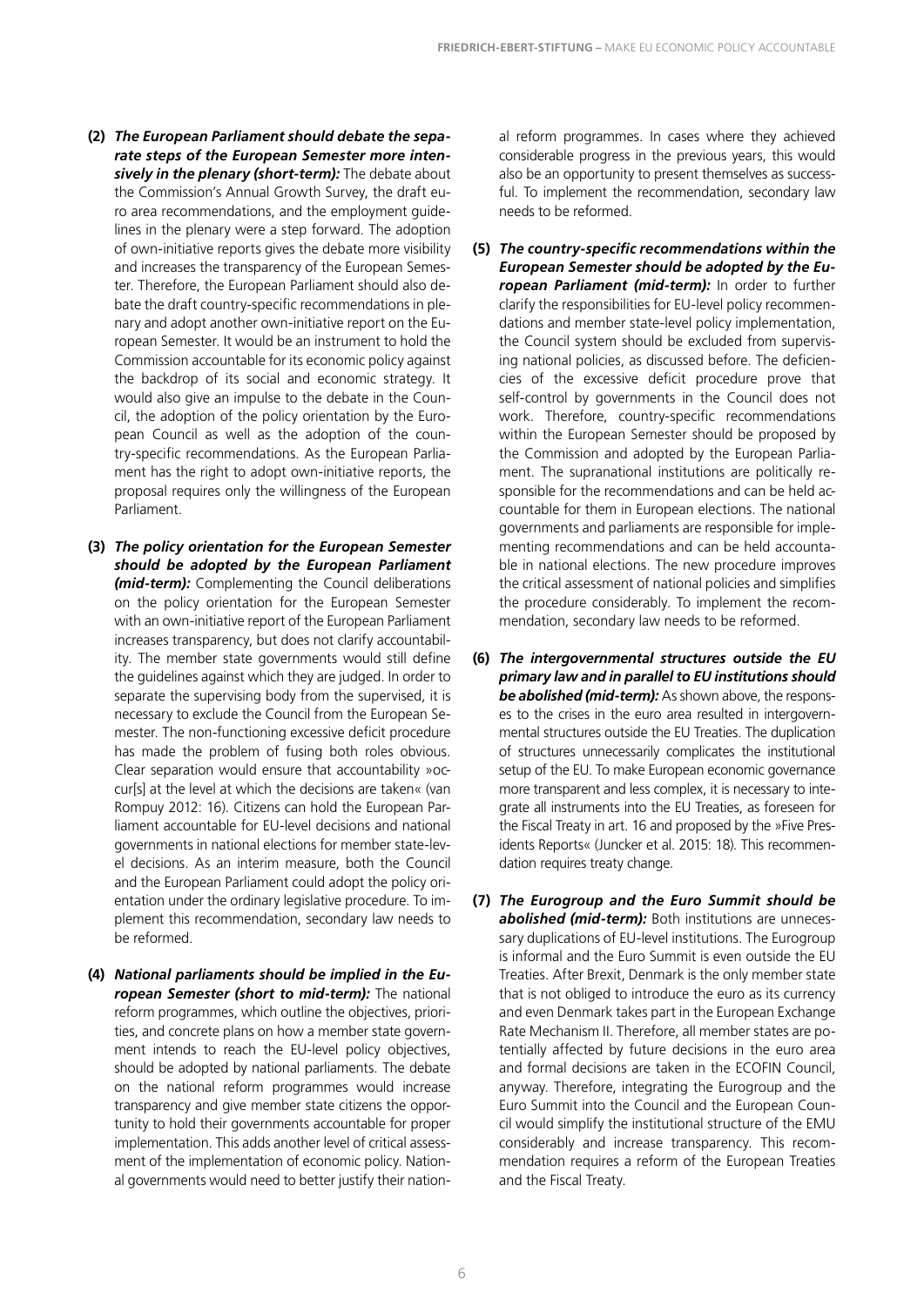#### **REFERENCES**

**Chang, Michele/Hodson, Dermot** (2019): Reforming the European Parliament's Monetary and Economic Dialogues: Creating Accountability Through a Euro Area Oversight Subcommittee. In: Costa, Olivier (Ed.): *The European Parliament in Times of EU Crisis. European Administrative Governance*, Cham, pp. 343–364.

**Council of the European Union** (2020): Council Regulation on the establishment of a European instrument for temporary support to mitigate unemployment risks in an emergency (SURE) following the COVID-19 outbreak, (EU) 2020/672, *Official Journal of the European Union*, No. L 159 of 19 May 2020, pp. 1–7, URL: [http://data.europa.eu/](http://data.europa.eu/eli/reg/2020/672/oj) [eli/reg/2020/672/oj](http://data.europa.eu/eli/reg/2020/672/oj) [30 May 2020].

**Enderlein, Henrik** (2013): Das erste Opfer der Krise ist die Demokratie: Wirtschaftspolitik und ihre Legitimation in der Finanzmarktkrise 2008– 2013, *Politische Vierteljahresschrift*, Vol. 54, No. 4, pp. 714–739, URL: <http://www.jstor.com/stable/24201261>[30 May 2020].

**European Commission** (2010): Communication from the Commission Europe 2020. A strategy for smart, sustainable and inclusive growth, COM(2010) 2020, URL: [https://eur-lex.europa.eu/LexUriServ/LexUriServ.](https://eur-lex.europa.eu/LexUriServ/LexUriServ.do?uri=COM:2010:2020:FIN:EN:PDF) [do?uri=COM:2010:2020:FIN:EN:PDF](https://eur-lex.europa.eu/LexUriServ/LexUriServ.do?uri=COM:2010:2020:FIN:EN:PDF) [30 May 2020].

**European Commission** (2018): Proposal for a Regulation of the European Parliament and of The Council establishing the Neighbourhood, Development and International Cooperation Instrument, COM(2018) 460, URL: [https://ec.europa.eu/commission/sites/beta-political/files/](https://ec.europa.eu/commission/sites/beta-political/files/budget-may2018-neighbourhood-development-international-regulation_en.pdf) [budget-may2018-neighbourhood-development-international-regulation\\_](https://ec.europa.eu/commission/sites/beta-political/files/budget-may2018-neighbourhood-development-international-regulation_en.pdf) [en.pdf](https://ec.europa.eu/commission/sites/beta-political/files/budget-may2018-neighbourhood-development-international-regulation_en.pdf) [30 May 2020].

**European Commission** (2019): Communication from the Commission to the European Parliament, the Council, the European Central Bank, the European Economic and Social Committee, the Committee of the Regions and the European Investment Bank. Annual Sustainable Growth Strategy 2020. COM(2019) 650, URL: [https://eur-lex.europa.eu/legal-con](https://eur-lex.europa.eu/legal-content/EN/TXT/PDF/?uri=CELEX:52019DC0650&from=EN)[tent/EN/TXT/PDF/?uri=CELEX:52019DC0650](https://eur-lex.europa.eu/legal-content/EN/TXT/PDF/?uri=CELEX:52019DC0650&from=EN) [30 May 2020].

**European Commission** (2020a): Communication from the Commission to the European Parliament, the European Council, the Council, the European Economic and Social Committe and the Committee of the Regions. Europe's moment: Repair and Prepare for the Next Generation, COM(2020) 456, URL: [https://eur-lex.europa.eu/legal-content/EN/TXT/](https://eur-lex.europa.eu/legal-content/EN/TXT/PDF/?uri=CELEX:52020DC0456&from=EN) [PDF/?uri=CELEX:52020DC0456](https://eur-lex.europa.eu/legal-content/EN/TXT/PDF/?uri=CELEX:52020DC0456&from=EN) [30 May 2020].

**European Commission** (2020b): Social Scoreboard. Supporting the European Pillar of Social Rights, URL: [https://composite-indicators.jrc.ec.eu](https://composite-indicators.jrc.ec.europa.eu/social-scoreboard/)[ropa.eu/social-scoreboard/](https://composite-indicators.jrc.ec.europa.eu/social-scoreboard/) [30 May 2020].

**European Commission** (2020c): Economic governance review, URL: [https://ec.europa.eu/info/business-economy-euro/economic-and-fis](https://ec.europa.eu/info/business-economy-euro/economic-and-fiscal-policy-coordination/eu-economic-governance-monitoring-prevention-correction/economic-governance-review_en)[cal-policy-coordination/eu-economic-governance-monitoring-preven](https://ec.europa.eu/info/business-economy-euro/economic-and-fiscal-policy-coordination/eu-economic-governance-monitoring-prevention-correction/economic-governance-review_en)[tion-correction/economic-governance-review\\_en](https://ec.europa.eu/info/business-economy-euro/economic-and-fiscal-policy-coordination/eu-economic-governance-monitoring-prevention-correction/economic-governance-review_en) [30 May 2020].

**European Commission** (2020e): Proposal for a Regulation of the European Parliament and of the Council establishing a Recovery and Resilience Facility, COM(2020) 408, URL: [https://ec.europa.eu/info/sites/info/](https://ec.europa.eu/info/sites/info/files/com_2020_408_en_act_part1_v9.pdf ) [files/com\\_2020\\_408\\_en\\_act\\_part1\\_v9.pdf \[30 May 2020\].](https://ec.europa.eu/info/sites/info/files/com_2020_408_en_act_part1_v9.pdf )

**European Parliament** (2020a): European Semester Conference – Interparliamentary Conference on Stability, Economic Coordination and Governance in the European Union – Co-organised by European Parliament and Croatian Parliament European Parliament, Brussels, 18–19 February 2020, Conference Programme, URL: [http://www.epgencms.europarl.eu](http://www.epgencms.europarl.europa.eu/cmsdata/upload/e4d4b19c-80c5-4313-a088-6b755481413c/PROGRAMME_EN.pdf)[ropa.eu/cmsdata/upload/e4d4b19c-80c5-4313-a088-6b755481413c/](http://www.epgencms.europarl.europa.eu/cmsdata/upload/e4d4b19c-80c5-4313-a088-6b755481413c/PROGRAMME_EN.pdf) [PROGRAMME\\_EN.pdf](http://www.epgencms.europarl.europa.eu/cmsdata/upload/e4d4b19c-80c5-4313-a088-6b755481413c/PROGRAMME_EN.pdf) [30 May 2020].

**European Parliament** (2020b): European Parliamentary Week, Shades of green on the European Parliamentary Week 2020, URL: [https://www.](https://www.europarl.europa.eu/relnatparl/en/high-level-conferences/european-parliamentary-week.html) [europarl.europa.eu/relnatparl/en/high-level-conferences/european-parlia](https://www.europarl.europa.eu/relnatparl/en/high-level-conferences/european-parliamentary-week.html)[mentary-week.html](https://www.europarl.europa.eu/relnatparl/en/high-level-conferences/european-parliamentary-week.html) [30 May 2020].

**Fasone, Cristina** (2018): Towards a strengthened coordination between the EU and national budgets. A complementary role and a joint control for parliaments?, *Journal of European Integration*, Vol. 40, No. 3, pp. 265–279, URL: [https://doi.org/10.1080/07036337.2018.1450404 \[30 May 2020\].](https://doi.org/10.1080/07036337.2018.1450404 )

**Fromage, Diane** (2018): The European Parliament in the post-crisis era: an institution empowered on paper only?, *Journal of European Integration*, Vol. 40, No. 3, pp. 281–294, URL: [https://doi.org/10.1080/07036337](https://doi.org/10.1080/07036337.2018.1450405) [.2018.1450405](https://doi.org/10.1080/07036337.2018.1450405) [30 May 2020].

**German Federal Government** (2020): A French-German Initiative for the European Recovery from the Coronavirus Crisis, Presse Release No. 173/20, 18 May 2020, URL: [https://www.bundesregierung.de/resource/blob/9752](https://www.bundesregierung.de/resource/blob/975226/1753772/414a4b5a1ca91d4f7146eeb2b39ee72b/2020-05-18-deutsch-franzoesischer-erklaerung-eng-data.pdf?download=1) [26/1753772/414a4b5a1ca91d4f7146eeb2b39ee72b/2020-05-18-deutsch](https://www.bundesregierung.de/resource/blob/975226/1753772/414a4b5a1ca91d4f7146eeb2b39ee72b/2020-05-18-deutsch-franzoesischer-erklaerung-eng-data.pdf?download=1)[franzoesischer-erklaerung-eng-data.pdf?download=1](https://www.bundesregierung.de/resource/blob/975226/1753772/414a4b5a1ca91d4f7146eeb2b39ee72b/2020-05-18-deutsch-franzoesischer-erklaerung-eng-data.pdf?download=1) [30 May 2020].

**Government of the Netherlands** (2020): Non-paper EU support for efficient and sustainable COVID-19 recovery, 26 May 2020, URL: [https://g8fip1kplyr33r3krz5b97d1-wpengine.netdna-ssl.com/wp-content/](https://g8fip1kplyr33r3krz5b97d1-wpengine.netdna-ssl.com/wp-content/uploads/2020/05/Frugal-Four-Non-Paper.pdf) [uploads/2020/05/Frugal-Four-Non-Paper.pdf](https://g8fip1kplyr33r3krz5b97d1-wpengine.netdna-ssl.com/wp-content/uploads/2020/05/Frugal-Four-Non-Paper.pdf) [30 May 2020].

**Gutschker, Thomas** (2020): Die lange Antwort auf die Krise, *Frankfurter Allgemeine Zeitung*, 25 May 2020, URL: [https://www.faz.net/ak](https://www.faz.net/aktuell/politik/ausland/merkel-gibt-der-konferenz-fuer-europas-zukunft-schwung-16784067.html)[tuell/politik/ausland/merkel-gibt-der-konferenz-fuer-europas-zukunft](https://www.faz.net/aktuell/politik/ausland/merkel-gibt-der-konferenz-fuer-europas-zukunft-schwung-16784067.html)[schwung-16784067.html](https://www.faz.net/aktuell/politik/ausland/merkel-gibt-der-konferenz-fuer-europas-zukunft-schwung-16784067.html) [30 May 2020].

**Guttenberg, Lucas/Nguyen, Thu** (2020): How to spend it right A more democratic governance for the EU Recovery and Resilience Facility, Jacques Delors Centre/Bertelsmann Stiftung, Policy Brief, 11 June 2020, URL: [https://hertieschool-f4e6.kxcdn.com/fileadmin/2\\_Research/1\\_](https://hertieschool-f4e6.kxcdn.com/fileadmin/2_Research/1_About_our_research/2_Research_centres/6_Jacques_Delors_Centre/Publications/20200610_How_to_spend_it_right_Guttenberg_Nguyen.pdf) [About\\_our\\_research/2\\_Research\\_centres/6\\_Jacques\\_Delors\\_Centre/](https://hertieschool-f4e6.kxcdn.com/fileadmin/2_Research/1_About_our_research/2_Research_centres/6_Jacques_Delors_Centre/Publications/20200610_How_to_spend_it_right_Guttenberg_Nguyen.pdf) [Publications/20200610\\_How\\_to\\_spend\\_it\\_right\\_Guttenberg\\_Nguyen.](https://hertieschool-f4e6.kxcdn.com/fileadmin/2_Research/1_About_our_research/2_Research_centres/6_Jacques_Delors_Centre/Publications/20200610_How_to_spend_it_right_Guttenberg_Nguyen.pdf) [pdf](https://hertieschool-f4e6.kxcdn.com/fileadmin/2_Research/1_About_our_research/2_Research_centres/6_Jacques_Delors_Centre/Publications/20200610_How_to_spend_it_right_Guttenberg_Nguyen.pdf) [30 May 2020].

**Hacker, Björn** (2018): Die Europäische Säule sozialer Rechte: Nutzung und Nutzen, *integration*, Vol. 41, No. 4, pp. 259–272, URL: [https://www.](https://www.nomos-elibrary.de/10.5771/0720-5120-2018-4-259/die-europaeische-saeule-sozialer-rechte-nutzung-und-nutzen-jahrgang-41-2018-heft-4?page=1) [nomos-elibrary.de/10.5771/0720-5120-2018-4-259/die-europaeische](https://www.nomos-elibrary.de/10.5771/0720-5120-2018-4-259/die-europaeische-saeule-sozialer-rechte-nutzung-und-nutzen-jahrgang-41-2018-heft-4?page=1)[saeule-sozialer-rechte-nutzung-und-nutzen-jahrgang-41-2018-heft-](https://www.nomos-elibrary.de/10.5771/0720-5120-2018-4-259/die-europaeische-saeule-sozialer-rechte-nutzung-und-nutzen-jahrgang-41-2018-heft-4?page=1)[4?page=1](https://www.nomos-elibrary.de/10.5771/0720-5120-2018-4-259/die-europaeische-saeule-sozialer-rechte-nutzung-und-nutzen-jahrgang-41-2018-heft-4?page=1) [30 May 2020].

**Hagelstam, Kajus** (2019): Economic Dialogue with the other EU Institutions under the European Semester Cycles (2014–2019), European Parliament, PE 528.782, January 2019, URL: [https://www.europarl.europa.eu/](https://www.europarl.europa.eu/RegData/etudes/BRIE/2015/528782/IPOL_BRI(2015)528782_EN.pdf) [RegData/etudes/BRIE/2015/528782/IPOL\\_BRI\(2015\)528782\\_EN.pdf](https://www.europarl.europa.eu/RegData/etudes/BRIE/2015/528782/IPOL_BRI(2015)528782_EN.pdf) [30 May 2020].

**Hagelstam, Kajus** (2020): Economic Dialogue with the other EU Institutions under the European Semester Cycles during the 9<sup>th</sup> legislative term, European Parliament, PE 624.436, June 2020, URL: [https://](https://www.europarl.europa.eu/RegData/etudes/BRIE/2019/624436/IPOL_BRI(2019)624436_EN.pdf) [www.europarl.europa.eu/RegData/etudes/BRIE/2019/624436/IPOL\\_](https://www.europarl.europa.eu/RegData/etudes/BRIE/2019/624436/IPOL_BRI(2019)624436_EN.pdf) [BRI\(2019\)624436\\_EN.pdf](https://www.europarl.europa.eu/RegData/etudes/BRIE/2019/624436/IPOL_BRI(2019)624436_EN.pdf) [30 May 2020].

**Höpner, Martin/Schäfer, Armin** (2010): Grenzen der Integration – wie die Intensivierung derWirtschaftsintegration zur Gefahr für die politische Integration wird, *integration*, Vol. 33, No. 1, pp. 3–20, URL: [https://](https://www.nomos-elibrary.de/10.5771/0720-5120-2010-1-3/grenzen-der-integration-wie-die-intensivierung-der-wirtschaftsintegration-zur-gefahr-fuer-die-politische-integration-wird-jahrgang-33-2010-heft-1) [www.nomos-elibrary.de/10.5771/0720-5120-2010-1-3/grenzen-der-in](https://www.nomos-elibrary.de/10.5771/0720-5120-2010-1-3/grenzen-der-integration-wie-die-intensivierung-der-wirtschaftsintegration-zur-gefahr-fuer-die-politische-integration-wird-jahrgang-33-2010-heft-1)[tegration-wie-die-intensivierung-der-wirtschaftsintegration-zur-ge](https://www.nomos-elibrary.de/10.5771/0720-5120-2010-1-3/grenzen-der-integration-wie-die-intensivierung-der-wirtschaftsintegration-zur-gefahr-fuer-die-politische-integration-wird-jahrgang-33-2010-heft-1)[fahr-fuer-die-politische-integration-wird-jahrgang-33-2010-heft-1](https://www.nomos-elibrary.de/10.5771/0720-5120-2010-1-3/grenzen-der-integration-wie-die-intensivierung-der-wirtschaftsintegration-zur-gefahr-fuer-die-politische-integration-wird-jahrgang-33-2010-heft-1) [30 May 2020].

**Juncker, Jean-Claude/Tusk, Donald/Dijsselbloem, Jeroen/Draghi, Mario/Schulz, Martin** (2015): Completing Europe's Economic and Monetary Union, Brussels, URL: [https://ec.europa.eu/commission/sites/](https://ec.europa.eu/commission/sites/beta-political/files/5-presidents-report_en.pdf) [beta-political/files/5-presidents-report\\_en.pdf](https://ec.europa.eu/commission/sites/beta-political/files/5-presidents-report_en.pdf) [30 May 2020].

**Klein, Julia/Plottka, Julian/Tittel, Amelie** (2018): Der Neustart der europäischen Integration durch eine inklusive Avantgarde?, *integration*, Vol. 41, No. 2, pp. 141–168, URL: [https://doi.org/10.5771/0720-5120-2018-2-](https://doi.org/10.5771/0720-5120-2018-2-141) [141](https://doi.org/10.5771/0720-5120-2018-2-141) [30 May 2020].

**Koll, Willi** (2020): Zwanzig Jahre Makroökonomischer Dialog der EU. Neustart für den Euroraum und die Mitgliedstaaten, *Wirtschaftsdienst*, Vol. 100, No. 3, pp. 177–184, URL: [https://www.wirtschaftsdienst.eu/](https://www.wirtschaftsdienst.eu/inhalt/jahr/2020/heft/3/beitrag/zwanzig-jahre-makrooekonomischer-dialog-der-eu.html) [inhalt/jahr/2020/heft/3/beitrag/zwanzig-jahre-makrooekonomischer](https://www.wirtschaftsdienst.eu/inhalt/jahr/2020/heft/3/beitrag/zwanzig-jahre-makrooekonomischer-dialog-der-eu.html)[dialog-der-eu.html](https://www.wirtschaftsdienst.eu/inhalt/jahr/2020/heft/3/beitrag/zwanzig-jahre-makrooekonomischer-dialog-der-eu.html) [30 May 2020].

**Kriesi, Hanspeter/Grande, Edgar** (2016): The euro crisis: A boost to the politicisation of European integration? In: Hutter, Swen/Grande, Edgar/Kriesi, Hanspeter (Eds.): *Politicising Europe: Integration and Mass Politics*, Cambridge, pp. 240–276.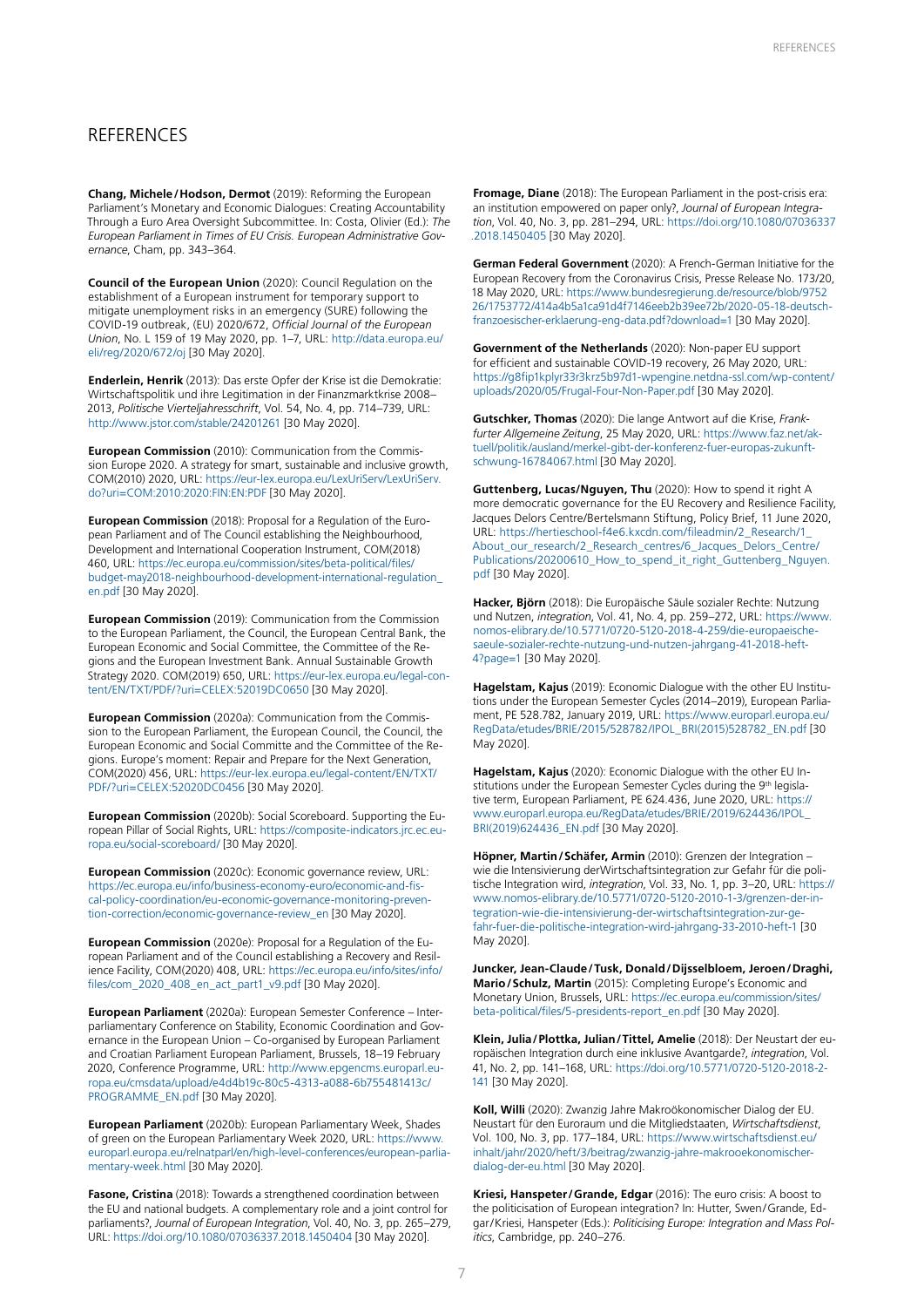**Leupold, Anna** (2016): A structural approach to politicisation in the Euro crisis, *West European Politics*, Vol. 39, No. 1, pp. 84–103, URL: <https://doi.org/10.1080/01402382.2015.1081>[30 May 2020].

**Majone, Giandomenico** (1999): The regulatory state and its legitimacy problems, *West European Politics*, Vol. 22, No. 1, pp. 1–24, URL: [https://](https://doi.org/10.1080/01402389908425284) [doi.org/10.1080/01402389908425284](https://doi.org/10.1080/01402389908425284) [30 May 2020].

**Majone, Giandomenico** (2014): From regulatory state to a democratic default, *Journal of Common Market Studies*, Vol. 52, No. 6, pp. 1216– 1223, URL: <https://doi.org/10.1111/jcms.12190>[30 May 2020].

**Moravcsik, Andrew** (2002): Reassessing Legitimacy in the European Union, *Journal of Common Market Studies*, Vol. 40, No. 4, pp. 603–624, URL: <https://doi.org/10.1111/1468-5965.00390>[30 May 2020].

**Müller, Manuel** (forthcoming): Making European Parliament Elections More Meaningful: Short and Long-Term Avenues to Reinforce Parliamentary Democracy at EU Level, Friedrich-Ebert-Stiftung: Perspective. Democracy and Human Rights.

**Mundell, Robert A.** (1961): A Theory of Optimum Currency Areas, *American Economic Review*, Vol. 51, No. 4, pp. 657–665, URL: [https://](https://www.jstor.org/stable/1812792) [www.jstor.org/stable/1812792](https://www.jstor.org/stable/1812792) [30 May 2020].

**Plottka, Julian** (forthcoming): Make Civil Society Involvement Bottom-up. How to Reinforce Participative Democracy at the EU Level, Friedrich-Ebert-Stiftung: Perspective. Democracy and Human Rights.

**Rasmussen, Mette B.** (2018): Accountability challenges in EU economic governance? Parliamentary scrutiny of the European Semester, *Journal of European Integration*, Vol. 40, No. 3, pp. 341–357, URL: [https://doi.org/1](https://doi.org/10.1080/07036337.2018.1451523) [0.1080/07036337.2018.1451523](https://doi.org/10.1080/07036337.2018.1451523) [30 May 2020].

**Repasi, René** (2016): Implementation of the Lisbon Treaty – Improving functioning of the EU: Economic and Monetary Policy, Study for the AFCO Committee, Brussels, URL: [https://www.europarl.europa.eu/RegData/](https://www.europarl.europa.eu/RegData/etudes/STUD/2016/556952/IPOL_STU(2016)556952_EN.pdf) [etudes/STUD/2016/556952/IPOL\\_STU\(2016\)556952\\_EN.pdf](https://www.europarl.europa.eu/RegData/etudes/STUD/2016/556952/IPOL_STU(2016)556952_EN.pdf) [30 May 2020].

**Scharpf, Fritz W.** (1999): *Regieren in Europa: Effektiv und demokratisch?*, Frankfurt Main/New York, URL: [https://www.mpifg.de/pu/mpifg\\_book/](https://www.mpifg.de/pu/mpifg_book/mpifg_sbd_fs1999.pdf) [mpifg\\_sbd\\_fs1999.pdf](https://www.mpifg.de/pu/mpifg_book/mpifg_sbd_fs1999.pdf) [30 May 2020].

Scharpf, Fritz W. (2005): Legitimationskonzepte jenseits des Nationalstaates, In: Schuppert, Gunnar F./Pernice, Ingolf/Haltern, Ulrich (Eds.): *Europawissenschaft*, Baden-Baden, pp. 705–742.

**Scharpf, Fritz W.** (2008): Negative und positive Integration. In: Höpner, Martin/Schäfer, Armin (Eds.): *Die politische Ökonomie der Integration*, Frankfurt Main/New York, pp. 49–87.

**Schmidt, Vivien A.** (2013): Democracy and Legitimacy in the European Union Revisited. Input, Output and ›Throughput‹, *Political Studies*, Vol. 61, No. 1, pp. 2–22, URL: <https://doi.org/10.1111/j.1467-9248.2012.00962.x> [30 May 2020].

**Schmidt, Vivien A./Wood, Matthew** (2019): Conceptualizing throughout legitimacy. Procedural mechanisms of accountability, transparency, inclusiveness and openness in EU governance. *Public Administration*, Vol. 97, No. 4, pp. 727–740, URL: [https://doi.org/10.1111/](https://doi.org/10.1111/padm.12615) [padm.12615](https://doi.org/10.1111/padm.12615) [30 May 2020].

**Statham, Paul/Trenz, Hans-Jörg** (2012): *The Politicization of Europe: Contesting the Constitution in the Mass Media*, New York.

**van Rompuy, Herman** (2012): Towards a Genuine Economic and Monetary Union, 5 December 2012, Brussels, URL: [https://www.consilium.europa.](https://www.consilium.europa.eu/uedocs/cms_Data/docs/pressdata/en/ec/134069.pdf) [eu/uedocs/cms\\_Data/docs/pressdata/en/ec/134069.pdf](https://www.consilium.europa.eu/uedocs/cms_Data/docs/pressdata/en/ec/134069.pdf) [30 May 2020].

**Weiler, Joseph H. H.** (1994): A Quiet Revolution: The European Court of Justice and its Interlocutors, *Comparative Political Studies*, Vol. 26, No. 4, pp. 510–534, URL:<https://doi.org/10.1177/0010414094026004006>[30 May 2020].

**Wessels, Wolfgang** (2016): *The European Council*, Houndsmills.

**Wiesner, Claudia** (2017): Möglichkeiten und Grenzen repräsentativer Demokratie in der EU-Finanzkrise, *integration*, Vol. 40, No. 1, pp. 52–66, URL: <https://doi.org/10.5771/0720-5120-2017-1-52>[30 May 2020].

**Zürn, Michael** (2019): Politicization compared: at national, European, and global levels, *Journal of European Public Policy*, Vol. 26, No. 7, pp. 977–995, URL: [https://doi.org/10.1080/1350](https://doi.org/10.1080/13501763.2019.1619188) [1763.2019.1619188](https://doi.org/10.1080/13501763.2019.1619188) [30 May 2020].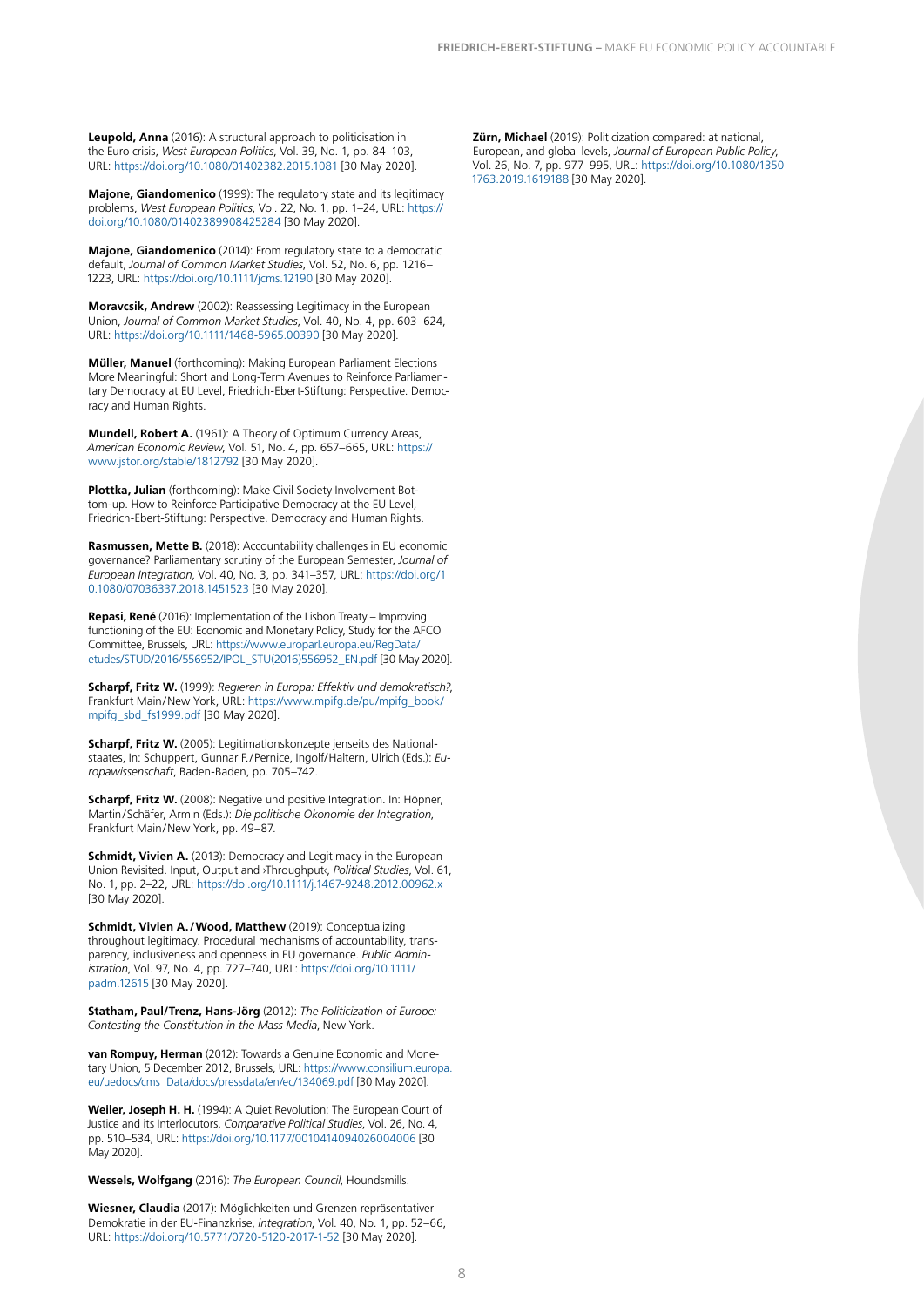#### ABOUT THE AUTHOR IMPRINT

**Julian Plottka** is a Senior Researcher at the Institut für Europäische Politik in Berlin and Research Associate at the Jean-Monnet-Chair for European Politics at the University of Passau. His research focus includes EU institutional reforms, democratic legitimacy of the EU, European civil society, and the European Citizens' Initiative. He has managed several research projects, including a *Study on the European Added Value of the European Citizens' Initiative* and the project *The Relaunch of Europe. Mapping Member State Reform Interests*.

Friedrich-Ebert-Stiftung | EU Office in Brussels Rue du Taciturne 38 | BE-1000 Brussels

Responsible: Renate Tenbusch, Director, EU Office Phone: +32 22 34 62 90 **Renate.Tenbusch@fes-europe.eu**

Marco Schwarz, Policy Officer, EU Office Phone: + 32 22 34 62 98 **marco.schwarz@fes-europe.eu www.fes-europe.eu**

Copy editor: Siobhán Dowling

Commercial use of all media published by the Friedrich-Ebert-Stiftung (FES) is not permitted without the written consent of the FES.